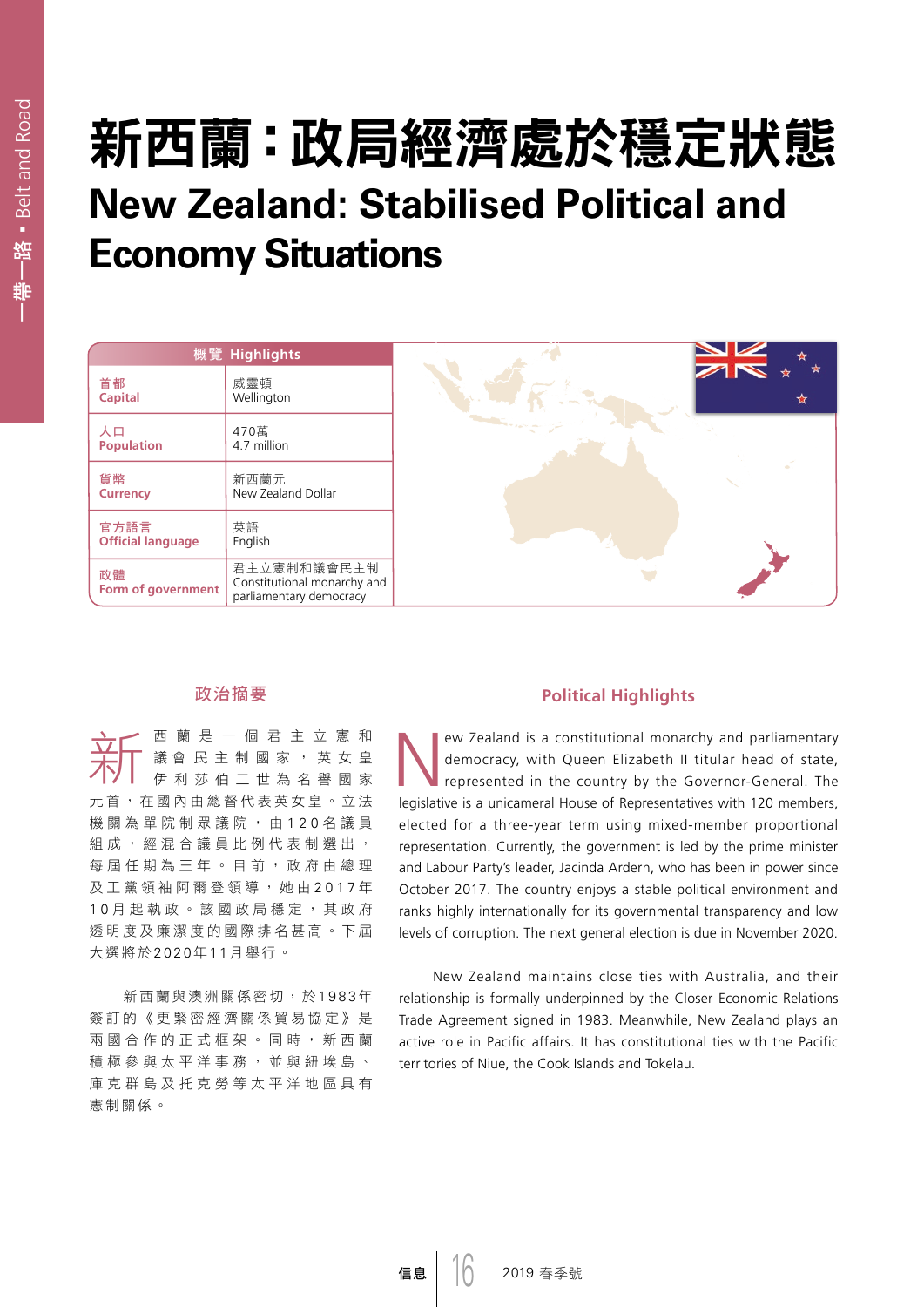# 經濟趨勢

新西蘭經濟自 2011 年起一直 穩步增長,主要受惠於 2011 和 2016 年地震後的重建支出、寬鬆貨幣 政策、持續移民潮,以及來自亞洲的 強勁外部需求。然而,受建築活動和 食品製造業表現轉弱所拖累, 2018年 第三季經濟增長按季放緩至0.3%,為 近 5 年來最低。外界廣泛預測央行將 繼續維持主要政策利率不變,藉以支持 增長。

新西蘭大力提倡貿易自由化,並與 其他國家及地區(以亞太區鄰國為主) 簽訂多項自由貿易協定,其中包括 澳洲、中國、香港、東盟、馬來西亞、 新加坡、南韓及泰國。新西蘭也是首個 加入由中國倡議創立的亞洲基礎設施 投資銀行的西方發達國家。

#### 香港與新西蘭的貿易

香港對新西蘭出口總值由 2017 年 的41.70億港元上升24.1%至 2018年的 51.75 億港元。出口至新西蘭的三大類 貨品為: (1) 電訊及聲音收錄及重播 器具及設備 (+12.8%) 、 (2) 動力發動 機械及設備 (+3144.6%) 及 (3) 辦公室 機器及自動資料處理機 (+0.4%),共佔 香港對新西蘭出口總值56.3%。

## **Economic Trend**

New Zealand's economy has enjoyed a solid expansion since 2011, driven by reconstruction spending after the 2011 and 2016 earthquakes, an accommodative monetary policy, a persistent net migration wave and strong external demand from Asia. However, economic growth has decelerated to 0.3% quarter-on-quarter in Q3 2018, the slowest in nearly five years, tempered by weaker construction activity and food manufacturing. It is widely expected that the central bank would keep its main policy rate on hold to support growth.

The island country is a strong proponent of trade liberalisation and has numerous free trade agreements (FTA), largely with its Asia-Pacific neighbours. These include FTAs with Australia, China, Hong Kong, ASEAN, Malaysia, Singapore, South Korea and Thailand. New Zealand was also the first developed western nation to join the China-initiated Asian Infrastructure Investment Bank.

## **Hong Kong – New Zealand Trade**

Total exports from Hong Kong to New Zealand increased by 24.1% from HK\$4,170 million in 2017 to HK\$5,175 million in 2018. The top three export categories to New Zealand were: (1) telecommunications and sound recording and reproducing apparatus and equipment (+12.8%), (2) power generating machinery and equipment (+3144.6%) and (3) office machines and automatic data processing machines (+0.4%), which represented 56.3% of total exports to New Zealand.

| 主要出口商品(佔2017年總額百分比)<br>Major Merchandise Exports (% of Total, 2017) |                   |       | 主要進口商品(佔2017年總額百分比)<br>Major Merchandise Imports (% of Total, 2017) |                                  |       |  |
|---------------------------------------------------------------------|-------------------|-------|---------------------------------------------------------------------|----------------------------------|-------|--|
| 乳製品                                                                 | Dairy products    | 26.1% | 機電設備                                                                | Machinery & electrical equipment | 22.8% |  |
| 肉類產品                                                                | Meat products     | 12.4% | 運輸設備                                                                | Transport equipment              | 18.1% |  |
| 林業產品                                                                | Forestry products | 8.7%  | 礦物燃料                                                                | Mineral fuels                    | 9.4%  |  |
| 三大出口市場 (佔2017年總額百分比)<br>Top Three Export Markets (% of Total, 2017) |                   |       | 三大進口市場 (佔2017年總額百分比)<br>Top Three Import Markets (% of Total, 2017) |                                  |       |  |
| 中國                                                                  | China             | 22.3% | 中國                                                                  | China                            | 18.7% |  |
| 澳洲                                                                  | Australia         | 16.6% | 澳洲                                                                  | Australia                        | 12.2% |  |
| 美國                                                                  | US                | 9.8%  | 美國                                                                  | US.                              | 10.8% |  |

 $\frac{1}{2}$ 

資料來源:經濟學人智庫 Source: Economist Intelligence Unit